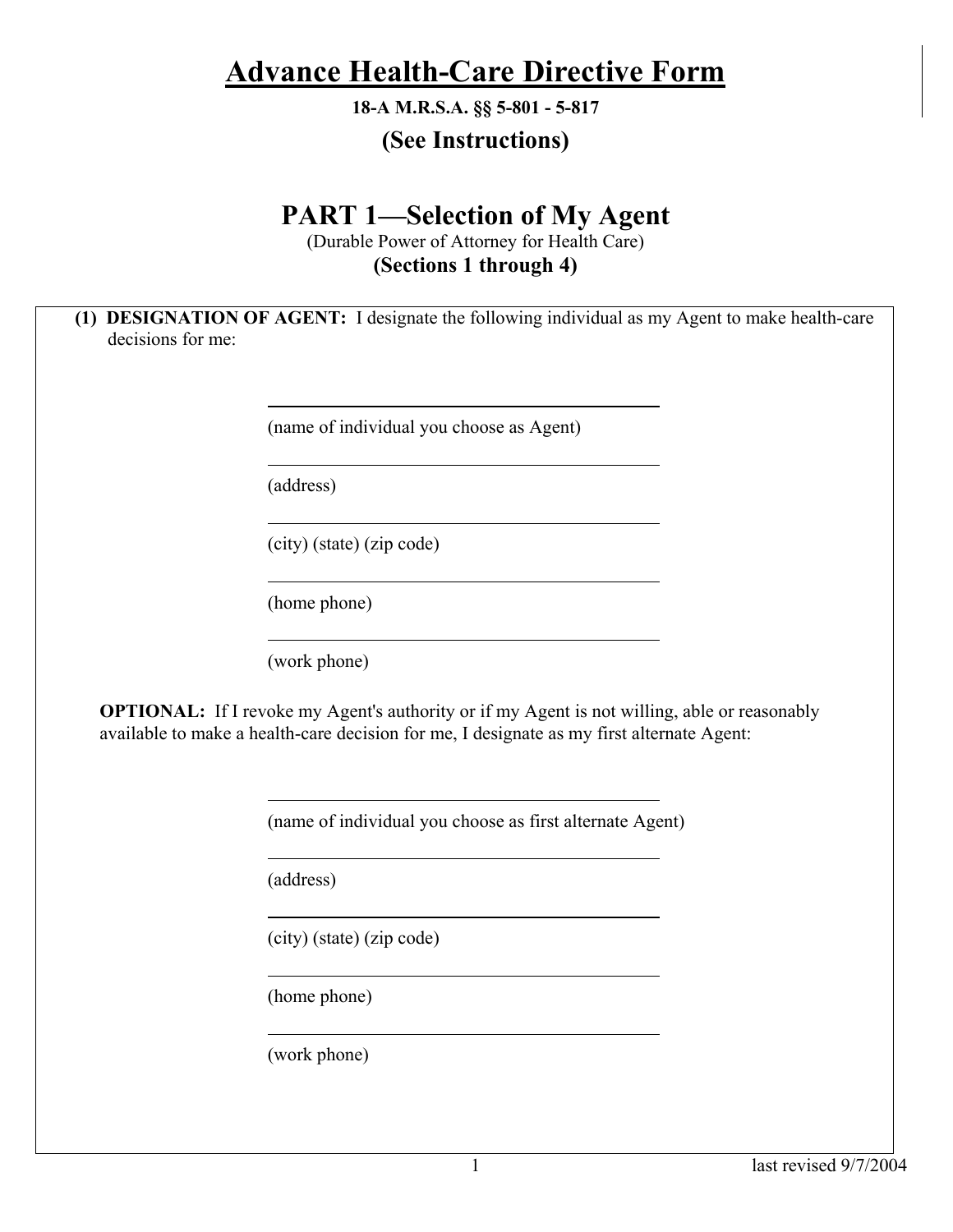**OPTIONAL:** If I revoke the authority of my Agent and first alternate Agent or if neither is willing, able or reasonably available to make a health-care decision for me, I designate as my second alternate Agent:

(name of individual you choose as second alternate Agent)

(address)

(city) (state) (zip code)

(home phone)

(work phone)

### **(2) AGENT'S AUTHORITY:**

 My Agent is authorized to make all health-care decisions for me, including decisions to provide, withhold or withdraw artificial nutrition and hydration and all other forms of health care to keep me alive, except as I state here or in Part 2 of this form:

 $\mathcal{L}_\mathcal{L} = \{ \mathcal{L}_\mathcal{L} = \{ \mathcal{L}_\mathcal{L} = \{ \mathcal{L}_\mathcal{L} = \{ \mathcal{L}_\mathcal{L} = \{ \mathcal{L}_\mathcal{L} = \{ \mathcal{L}_\mathcal{L} = \{ \mathcal{L}_\mathcal{L} = \{ \mathcal{L}_\mathcal{L} = \{ \mathcal{L}_\mathcal{L} = \{ \mathcal{L}_\mathcal{L} = \{ \mathcal{L}_\mathcal{L} = \{ \mathcal{L}_\mathcal{L} = \{ \mathcal{L}_\mathcal{L} = \{ \mathcal{L}_\mathcal{$ 

 $\mathcal{L}_\mathcal{L} = \{ \mathcal{L}_\mathcal{L} = \{ \mathcal{L}_\mathcal{L} = \{ \mathcal{L}_\mathcal{L} = \{ \mathcal{L}_\mathcal{L} = \{ \mathcal{L}_\mathcal{L} = \{ \mathcal{L}_\mathcal{L} = \{ \mathcal{L}_\mathcal{L} = \{ \mathcal{L}_\mathcal{L} = \{ \mathcal{L}_\mathcal{L} = \{ \mathcal{L}_\mathcal{L} = \{ \mathcal{L}_\mathcal{L} = \{ \mathcal{L}_\mathcal{L} = \{ \mathcal{L}_\mathcal{L} = \{ \mathcal{L}_\mathcal{$  $\_$  , and the contribution of the contribution of the contribution of the contribution of  $\mathcal{L}_\text{max}$  $\mathcal{L}_\mathcal{L} = \{ \mathcal{L}_\mathcal{L} = \{ \mathcal{L}_\mathcal{L} = \{ \mathcal{L}_\mathcal{L} = \{ \mathcal{L}_\mathcal{L} = \{ \mathcal{L}_\mathcal{L} = \{ \mathcal{L}_\mathcal{L} = \{ \mathcal{L}_\mathcal{L} = \{ \mathcal{L}_\mathcal{L} = \{ \mathcal{L}_\mathcal{L} = \{ \mathcal{L}_\mathcal{L} = \{ \mathcal{L}_\mathcal{L} = \{ \mathcal{L}_\mathcal{L} = \{ \mathcal{L}_\mathcal{L} = \{ \mathcal{L}_\mathcal{$ 

*(Add additional pages if needed.)* 

*Authority under HIPAA:* I intend for my Agent herein appointed to be treated as I would be with respect to my rights regarding the use and disclosure of my individually identifiable health information or other medical records. I grant to my Agent the power and authority to serve as my Personal Representative for all purposes under the Health Insurance Portability and Accountability Act of 1996 and its regulations ("HIPAA"), 42 USC 1320d and 45 CFR 160-164.

### **(3) WHEN AGENT'S AUTHORITY BECOMES EFFECTIVE: [check one box]**

 **[ ]** My Agent's authority becomes effective when my primary physician determines that I am unable to make my own health-care decisions.

 **OR** 

 **[ ]** My Agent's authority to make health-care decisions for me takes effect immediately and continues after I am no longer able to make decisions for myself.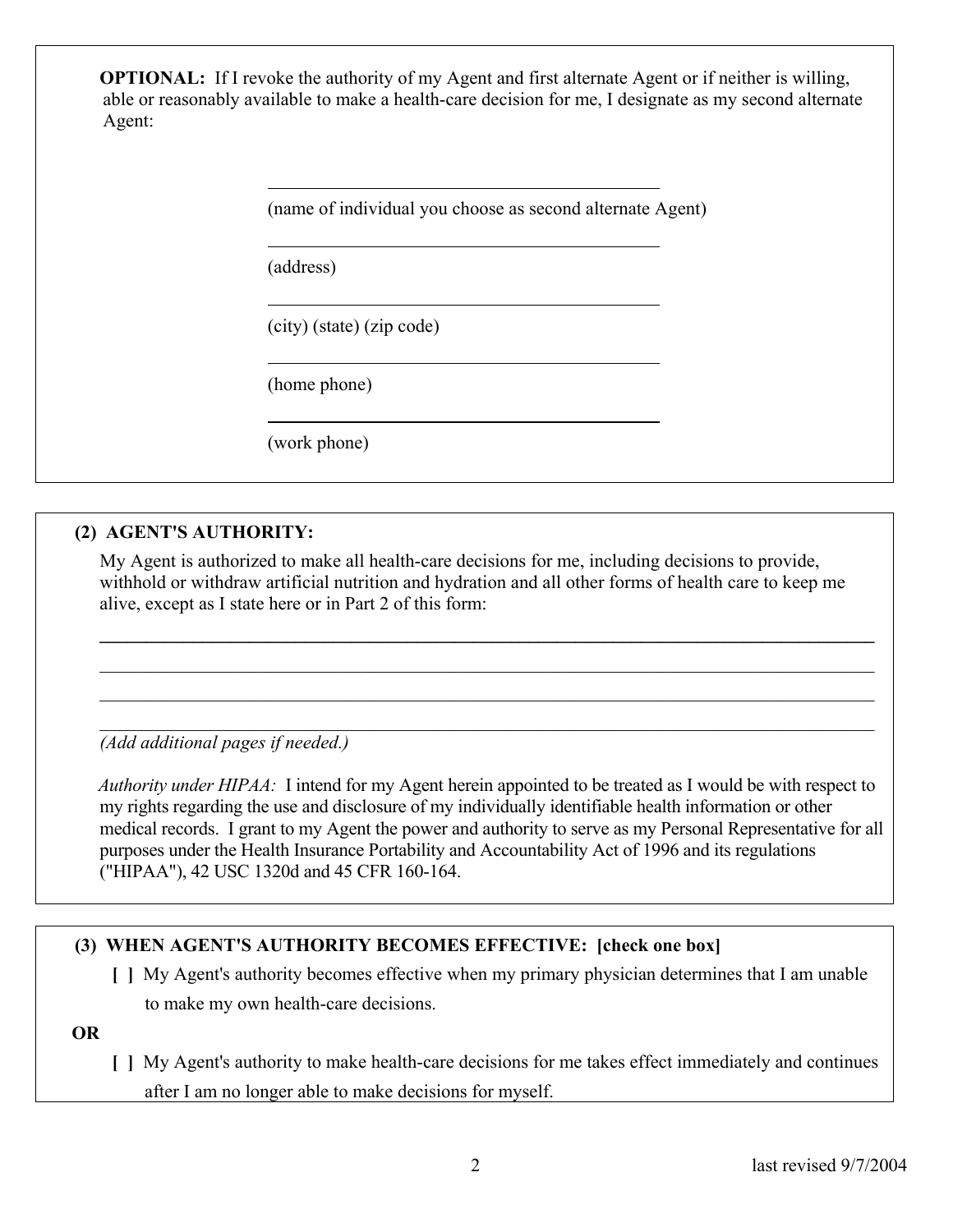**(4) AGENT'S OBLIGATION:** My Agent shall make health-care decisions for me in accordance with this power of attorney for health care, any specific instructions I give in Part 2 of this form and my other wishes to the extent known to my Agent. To the extent my wishes are unknown, my Agent shall make health-care decisions for me in accordance with what my Agent determines to be in my best interest. In determining my best interest, my Agent shall consider my personal values to the extent known to my Agent.

**You have the right to revoke Part 1 of this form at any time. You must do so in writing or by personally notifying your primary physician.** 

**18-A M.R.S.A. § 5-803** 

# **PART 2—Instructions for My Health Care**

### **(Sections 5 through 8)**

You need not fill out this part of the form if you are satisfied to allow your Agent to determine what is best for you in making end-of-life and other health care decisions. However, if you prefer, you can give your power of attorney specific instructions.

If you choose to fill out this part of the form, you may cross out any wording you do not want or add additional instructions at the end of any section or in section 8. ..If you cross out any wording, place your initials next to the part that you cross out.

**(5) END-OF-LIFE DECISIONS:** I direct that my health-care providers and others involved in my care provide, withhold or withdraw treatment in accordance with the choices I have noted below:

 **[ ]** Choice Not To Prolong Life

I do not want my life to be prolonged if: **[check all boxes that apply]**

- **[ ]** I have an incurable and irreversible condition that will result in my death within a relatively short time,
- **[ ]** I become unconscious and, to a reasonable degree of medical certainty, I will not regain consciousness,
- **[ ]** the likely risks and burdens of treatment would outweigh the expected benefits,
- $\begin{bmatrix} \end{bmatrix}$  other

 **OR** 

 **[ ]** Choice To Prolong Life

 I want my life to be prolonged as long as possible within the limits of generally accepted health care standards.

#### Other instructions:

**\_\_\_\_\_\_\_\_\_\_\_\_\_\_\_\_\_\_\_\_\_\_\_\_\_\_\_\_\_\_\_\_\_\_\_\_\_\_\_\_\_\_\_\_\_\_\_\_\_\_\_\_\_\_\_\_\_\_\_\_\_\_\_\_\_\_\_\_\_\_\_\_\_\_\_\_\_\_\_\_\_\_\_\_\_\_\_\_\_**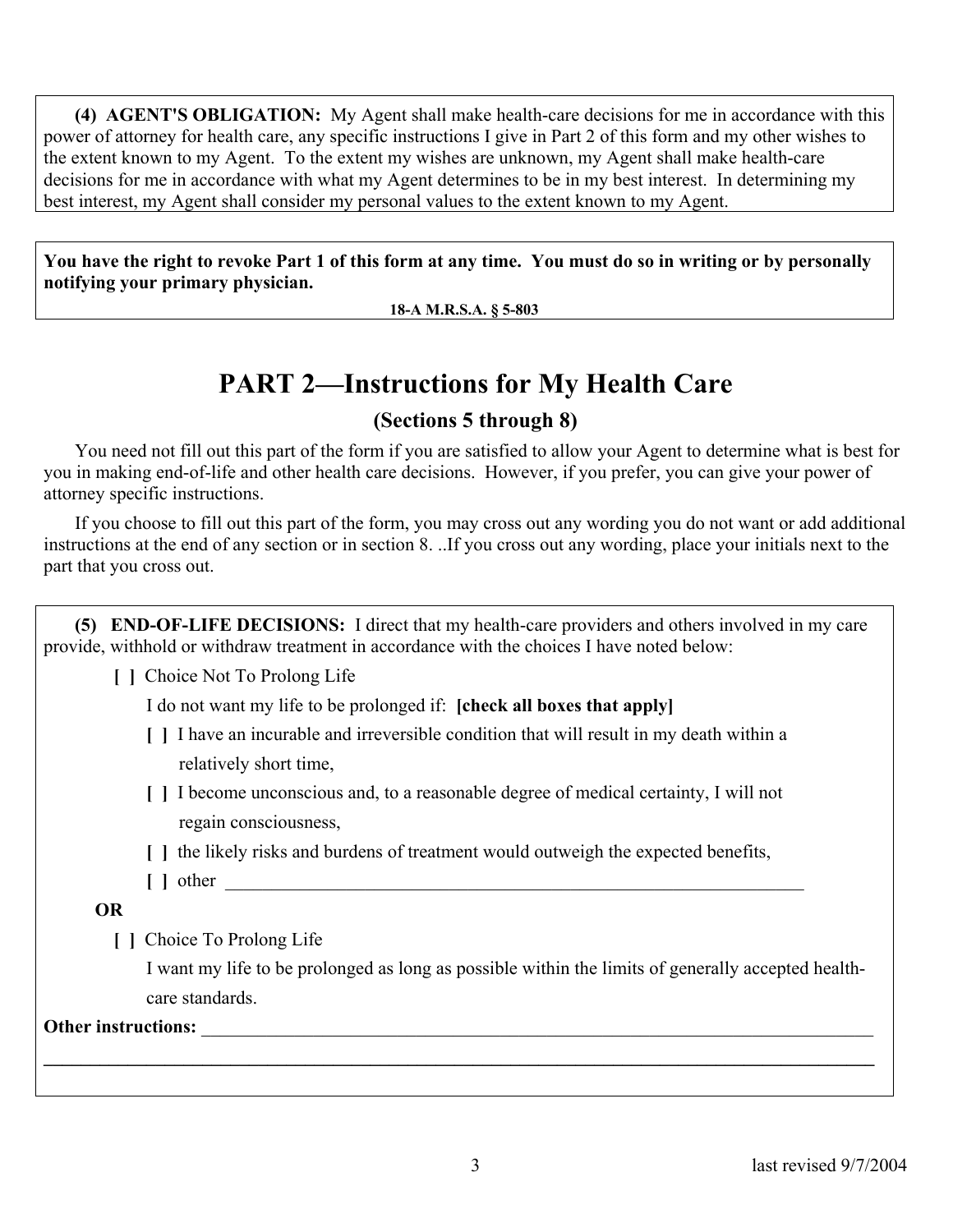### **(6) ARTIFICIAL NUTRITION AND HYDRATION: [check one box]**

 **[ ]** Artificial nutrition and hydration must be provided, withheld or withdrawn in accordance with the choice(s) I have made in paragraph  $(5)$ ;

#### **OR**

 **[ ]** Artificial nutrition and hydration must be provided regardless of my condition and regardless of the choice(s) I have made in paragraph (5).

Other instructions:

**(7) RELIEF FROM PAIN:** I direct that treatment for alleviation of pain or discomfort **[check one box] [ ]** be provided at all times, even if it hastens my death:

 $\mathcal{L}_\mathcal{L} = \{ \mathcal{L}_\mathcal{L} = \{ \mathcal{L}_\mathcal{L} = \{ \mathcal{L}_\mathcal{L} = \{ \mathcal{L}_\mathcal{L} = \{ \mathcal{L}_\mathcal{L} = \{ \mathcal{L}_\mathcal{L} = \{ \mathcal{L}_\mathcal{L} = \{ \mathcal{L}_\mathcal{L} = \{ \mathcal{L}_\mathcal{L} = \{ \mathcal{L}_\mathcal{L} = \{ \mathcal{L}_\mathcal{L} = \{ \mathcal{L}_\mathcal{L} = \{ \mathcal{L}_\mathcal{L} = \{ \mathcal{L}_\mathcal{$  $\mathcal{L}_\mathcal{L} = \{ \mathcal{L}_\mathcal{L} = \{ \mathcal{L}_\mathcal{L} = \{ \mathcal{L}_\mathcal{L} = \{ \mathcal{L}_\mathcal{L} = \{ \mathcal{L}_\mathcal{L} = \{ \mathcal{L}_\mathcal{L} = \{ \mathcal{L}_\mathcal{L} = \{ \mathcal{L}_\mathcal{L} = \{ \mathcal{L}_\mathcal{L} = \{ \mathcal{L}_\mathcal{L} = \{ \mathcal{L}_\mathcal{L} = \{ \mathcal{L}_\mathcal{L} = \{ \mathcal{L}_\mathcal{L} = \{ \mathcal{L}_\mathcal{$ 

 **OR**

 $\overline{a}$ 

 $\overline{a}$  $\overline{a}$  **[ ] Other [state instructions]:**

**(8) OTHER INSTRUCTIONS:** If you do not agree with any of the optional choices above and wish to write your own, or if you wish to add to the instructions you have given above, you may do so here.

*(Add additional pages if needed)* 

**You may revoke all or portions of Parts 2 to 5 of the advanced health care directive at any time and in any manner that communicates an intent to revoke.** 

**18-A M.R.S.A. § 5-803**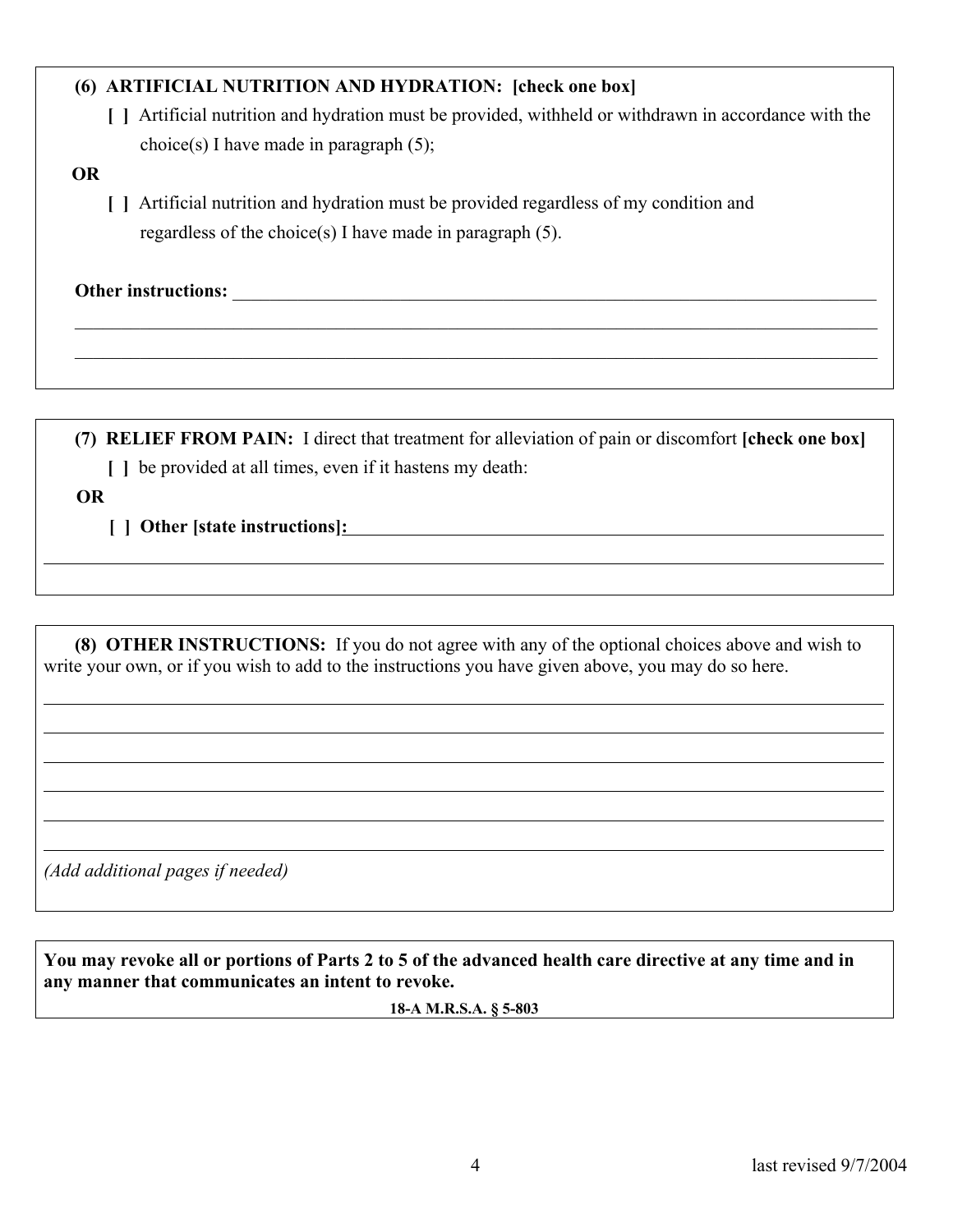# **PART 3—Donation of My Organs**

**(Sections 9 and 10)**

#### **(9) Upon my death [check one box]**

 **[ ]** I do not wish to donate any organs.

 **[ ]** I give any needed organs, tissues or parts.

### **OR**

 $\overline{a}$ 

 **[ ]** I give only the following organs, tissues or parts:

**(10)** If I have decided to donate organs, my gift is for the following purposes: **[check all boxes that apply] [ ]** Transplant  **[ ]** Therapy  **[ ]** Research  **[ ]** Education  **[ ]** Any of the above  **[ ]** Other

# **PART 4—Choice of Primary Physician (Section 11)**

**(11) I designate the following physician as my primary physician:**

(name of physician)

(address)

(city) (state) (zip code)

(phone)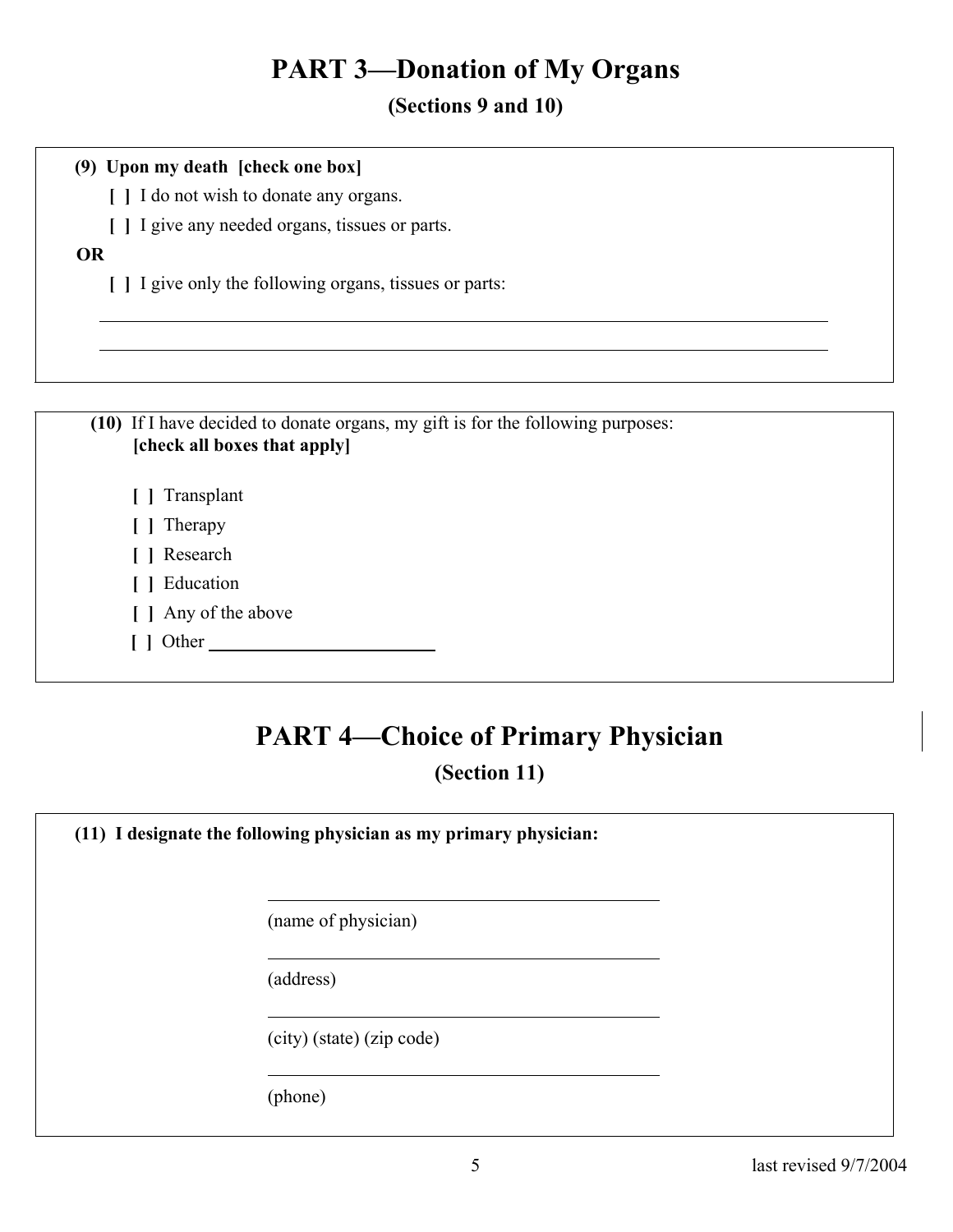**OPTIONAL:** If the physician I have designated above is not willing, able or reasonably available to act as my primary physician, I designate the following physician as my primary physician:

(name of physician)

(address)

(city) (state) (zip code)

(phone)

# **PART 5—Nomination of Guardian**

### **(Section 12)**

**(12)** If a probate court judge finds that a guardian must be appointed to make decisions for me: **[check one box]** 

 **[ ]** I nominate the Agent designated in Part 1 of this form to be my guardian. If that Agent is not willing, able or reasonably available to act as guardian, I nominate the alternate Agents whom I have named, in the order designated.

#### **OR**

 **[ ]** I nominate the following person to serve as my guardian**:** 

(name of proposed guardian)

(address)

(city) (state) (zip code)

(home phone)

(work phone)